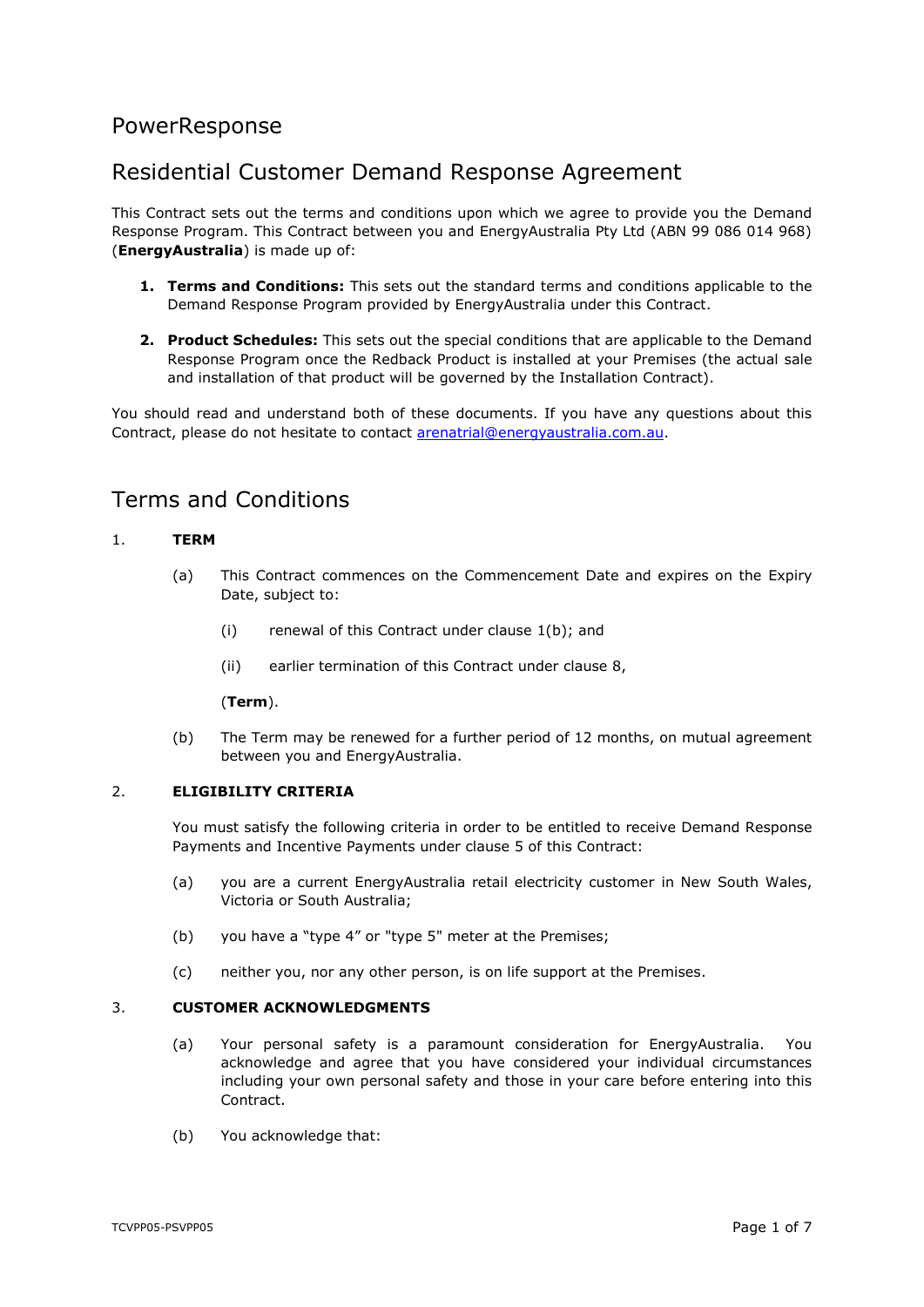- (i) EnergyAustralia has provided you with access to a copy of, and you understand, the PowerResponse FAQs;
- (ii) EnergyAustralia has explained to you, and you understand, how the applicable Demand Response Program works, including the circumstances, times and duration of any electricity supply interruptions to your Premises during the Term;
- (iii) EnergyAustralia has explained to you, and you understand, the need for you to consider your own specific health and safety requirements, and those of any other occupant of the Premises;
- (iv) you have considered and are satisfied that any electricity supply interruptions that may result from a Demand Response Event under this Contract will not adversely affect your health or safety, or that of any other occupant of the Premises, including persons under your care; and
- (v) you have read and understood the Product Schedule including any additional acknowledgements made by you under the Product Schedule.

# 4. **DEMAND RESPONSE EVENTS**

EnergyAustralia may, from time to time, electronically activate a Demand Response Event in accordance with the Product Schedule.

## <span id="page-1-0"></span>5. **PAYMENTS TO CUSTOMER**

### <span id="page-1-3"></span><span id="page-1-2"></span>5.1 **Demand Response Payments**

- (a) You will be entitled to receive certain payments under this Contract (**Demand Response Payments**) as outlined in item [8\(a\)](#page-9-0) of the Product Schedule, and subject to the conditions of that Product Schedule.
- (b) Where a Demand Response Payment becomes payable to you in accordance with this Contract and the Product Schedule, EnergyAustralia will apply such amount as a credit against your account within 15 Business Days. Such amount will then be deducted from the next invoice issued under your electricity retail contract with EnergyAustralia after the credit has been applied.
- <span id="page-1-5"></span>(c) EnergyAustralia may vary any of the Demand Response Payments that may be payable to you under this Contract by providing at least 30 days' prior written notice to you.

## <span id="page-1-4"></span>5.2 **Incentive Payments**

- (a) You may be entitled to receive certain incentive payments under this Contract (**Incentive Payments**) if so specified in item [8\(b\)](#page-9-1) of the Product Schedule, and subject to the conditions of that Product Schedule.
- <span id="page-1-1"></span>(b) Where an Incentive Payment becomes payable to you in accordance with this Contract and the Product Schedule:
	- (i) for the "PowerResponse Standard Sign up Incentive" where the customer already has a Redback Product installed and commissioned at their Premises, EnergyAustralia will apply such amount as a credit against your account within 15 Business Days, and such amount will then be deducted from the next invoice issued under your electricity retail contract with EnergyAustralia after the credit has been applied; and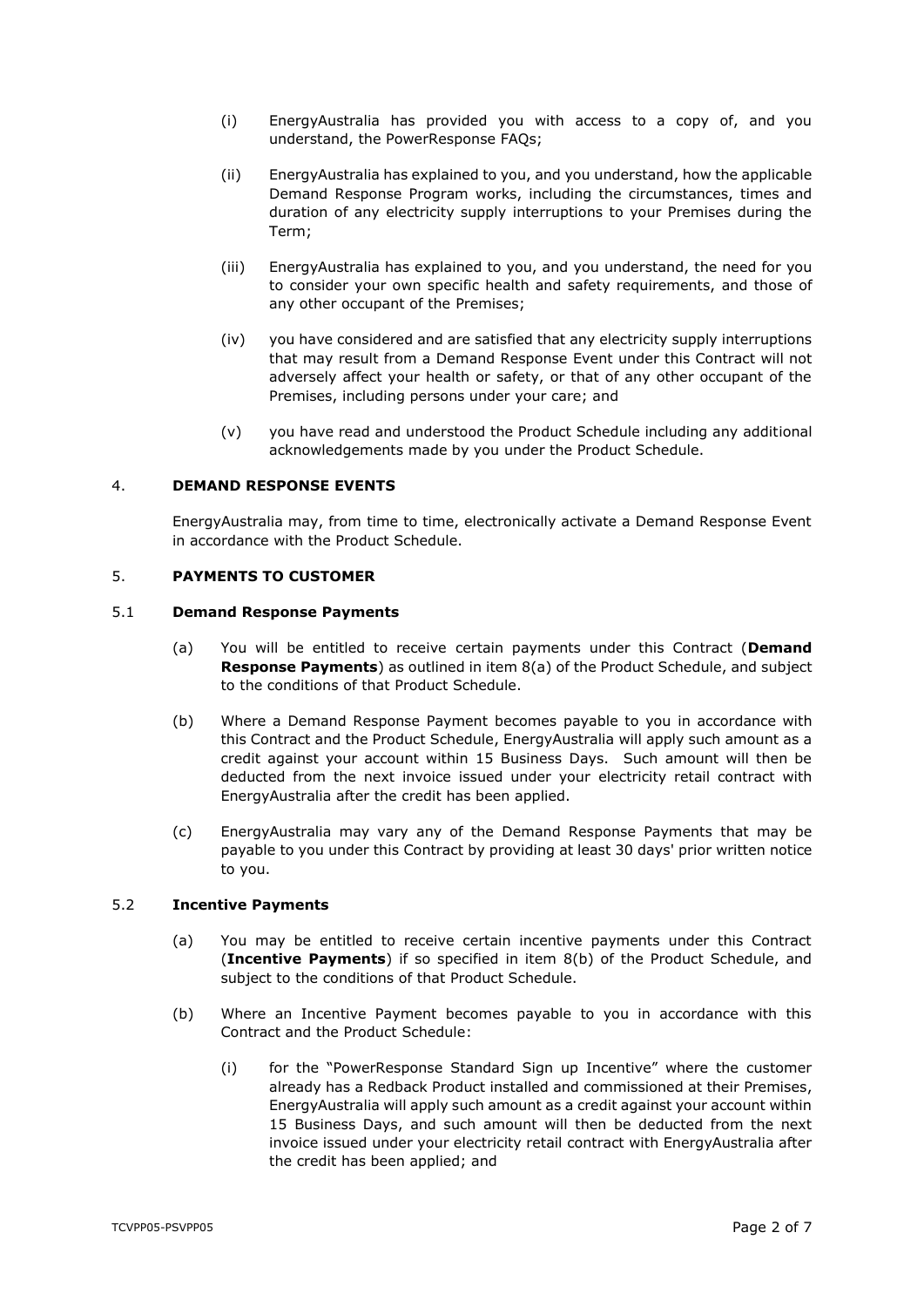- <span id="page-2-3"></span><span id="page-2-2"></span>(ii) for the "PowerResponse Standard New Purchase Incentive" where the customer is purchasing a new Redback Product from EnergyAustralia Home Services Pty Ltd (ABN 43 095 759 881) under an Installation Contract:
	- (1) EnergyAustralia will apply such amount as a discount on the "Price" payable by you to EnergyAustralia Home Services Pty Ltd (ABN 43 095 759 881) under and in accordance with the Installation Contract in respect of the Redback Product. These amounts (where applicable) will be specified in the Installation Quote that forms part of the Installation Contract; or
	- (2) EnergyAustralia will apply such amount as a credit against your account within 15 Business Days, and such amount will then be deducted from the next invoice issued under your electricity retail contract with EnergyAustralia after the credit has been applied.
- <span id="page-2-1"></span><span id="page-2-0"></span>(iii) for the "PowerResponse Standard New Purchase Incentive" where the customer is purchasing a new Redback Product from EnergyAustralia Partner Network, EnergyAustralia will apply such amount as a credit against your account within 15 Business Days, and such amount will then be deducted from the next invoice issued under your electricity retail contract with EnergyAustralia after the credit has been applied
- <span id="page-2-4"></span>(c) Notwithstanding any other provision of this Contract or the Installation Contract, if you terminate this Contract under clause [8.1\(b\)](#page-3-1) or we terminate this Contract under clause [8.1\(a\)\(i\)](#page-3-2) or [8.1\(a\)\(ii\)](#page-3-3) prior to the Expiry Date, EnergyAustralia will be entitled to be reimbursed for the pro rata amount of Incentive Payments paid to you as a credit under clause  $5.2(b)(i)$  or  $5.2(b)(ii)(2)$  $5.2(b)(ii)(2)$  or  $5.2(b)(iii)$ , or applied as a discount under clause  $5.2(b)(ii)(1)$  $5.2(b)(ii)(1)$  of this Contract up to the date of termination. For example, if this Contract is terminated one year into the Term (which is three years), then EnergyAustralia will be entitled to be reimbursed for two thirds of the Incentive Payments paid to you under this Contract. EnergyAustralia will apply such amount as a debit against your account within 15 Business Days. Such amount will then be added to the next invoice issued under your electricity retail contract with EnergyAustralia after the debit has been applied.

# 6. **NOTICES**

- (a) A notice, consent or other communication under this document is only effective if it is in writing and either left at the addressee's address or sent to the addressee by email (for notices sent to EnergyAustralia) or by mail, email or SMS (for notices sent to you).
- (b) A notice, consent or other communication that complies with this clause is regarded as given and received:
	- (i) if it is delivered, when it has been left at the addressee's address;
	- (ii) if it is sent by mail, three business days after it is posted;
	- (iii) on the same day if it is sent in electronic form by email or SMS between 9.00am (Melbourne time) and 11.00pm (Melbourne time) on that day.
- (c) A person's addresses are as set out below or as the person otherwise notifies the sender.

EnergyAustralia arenatrial@energyaustralia.com.au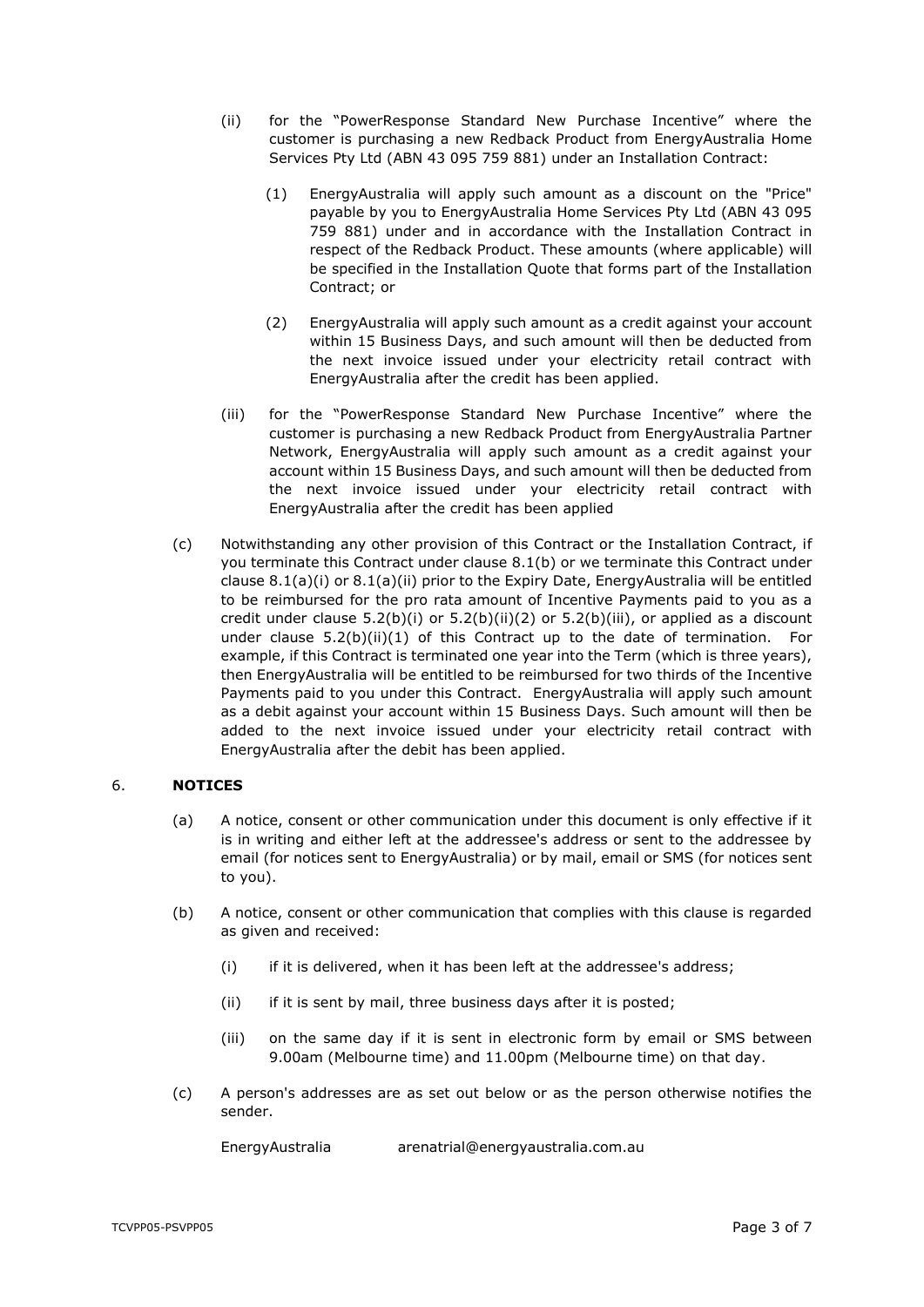Customer Name, postal address, email and mobile telephone number as notified to EnergyAustralia.

## <span id="page-3-4"></span>7. **ENERGYAUSTRALIA'S LIABILITY**

- (a) Under the Australian Consumer Law, consumer guarantees apply to the supply of "goods" and "services" to "consumers" (within the meaning of the Australian Consumer Law). If any such consumer guarantee applies to any goods or services we supply under this contract then our liability (if any) for any failure to comply with that guarantee in connection with any goods or services (that are not of a kind ordinarily acquired for personal, domestic or household consumption) is limited, as far as the law permits and at our option, to resupplying the goods or services or paying for their resupply.
- (b) Subject to clause [7\(a\)](#page-3-4) and to the extent permitted by law, all conditions, warranties, guarantees, rights, remedies, liabilities or other terms implied or conferred by statute, custom or the general law that impose any liability or obligation on EnergyAustralia are expressly excluded under this Contract.
- (c) To the extent permitted by law, EnergyAustralia is not liable to you for any loss, harm, damage, cost or expense, including any indirect or consequential loss, arising directly or indirectly under or in connection with this Contract or the performance or non-performance under this Contract and whether arising under any indemnity, statute, in tort (for negligence or otherwise) or on any other basis in law or equity.

### <span id="page-3-0"></span>8. **TERMINATION**

## <span id="page-3-2"></span>8.1 **Termination of this Contract**

- <span id="page-3-3"></span>(a) EnergyAustralia may terminate this Contract:
	- (i) immediately where you have breached a material term of this Contract and have not rectified that breach within 14 days from receipt of a written notice from EnergyAustralia;
	- (ii) immediately where you no longer satisfy any one or more of the eligibility criteria under clause [2;](#page-0-1) or
	- (iii) upon EnergyAustralia providing you with 30 days written notice of its intention to terminate this Contract.
- <span id="page-3-6"></span>(b) You may terminate this Contract by providing at least 30 days' prior written notice to EnergyAustralia, subject to clause [8.2\(b\).](#page-3-5)

### <span id="page-3-1"></span>8.2 **Consequences of termination**

- (a) Where this Contract is terminated by EnergyAustralia under clause  $8.1(a)(iii)$ , EnergyAustralia will pay to you all:
	- (i) Demand Response Payments; and
	- (ii) Incentive Payments,

that are payable up to the date of termination, in accordance with clause [5.](#page-1-0)

<span id="page-3-5"></span>(b) Where this Contract is terminated by us under clause  $8.1(a)(i)$  or  $8.1(a)(ii)$  or by you under clause [8.1\(b\):](#page-3-1)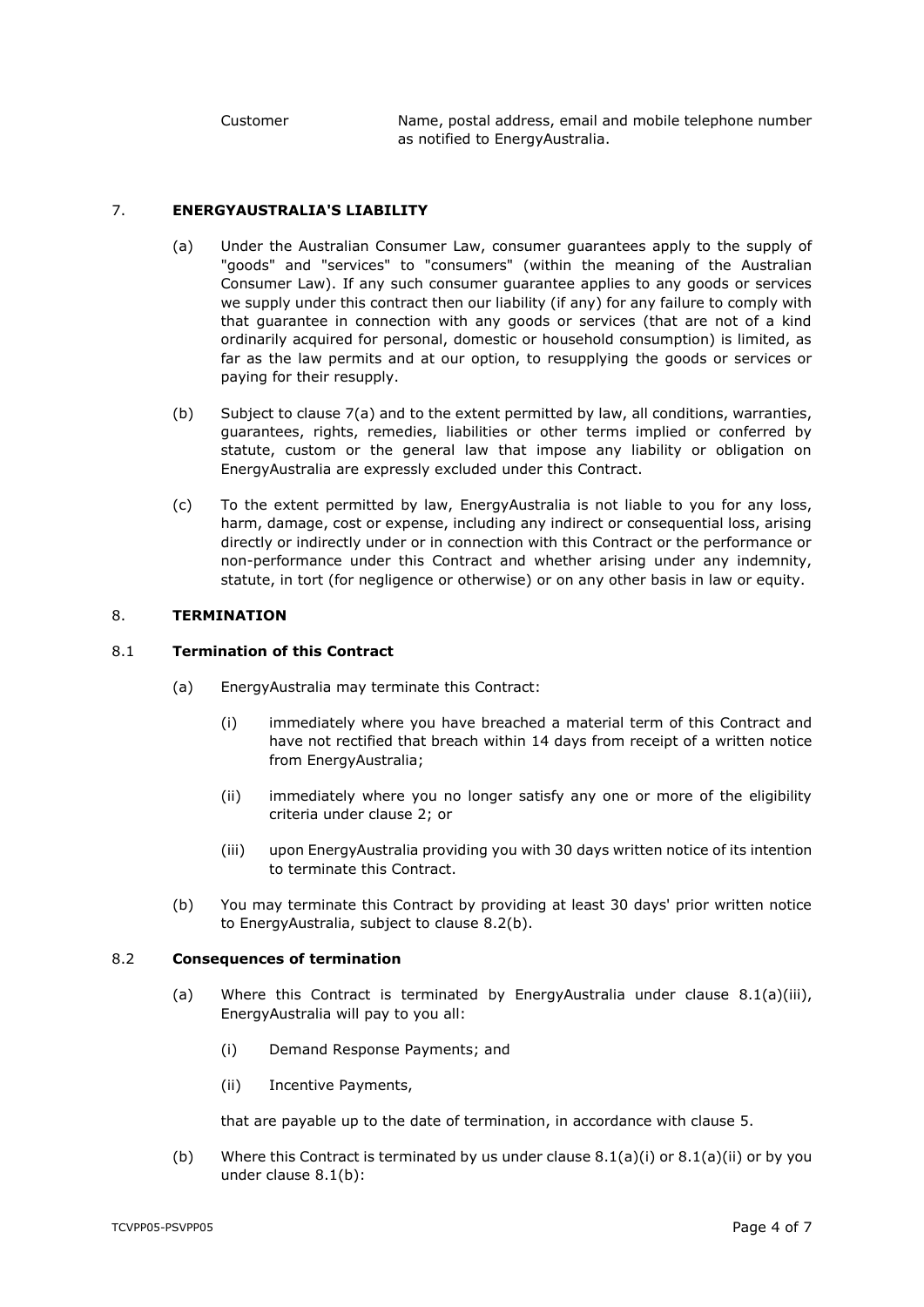- (i) EnergyAustralia shall pay to you all Demand Response Payments that are payable up to the date of termination, in accordance with clause [5.1;](#page-1-2) and
- (ii) you shall reimburse EnergyAustralia for the pro rata amount of the Incentive Payments paid by EnergyAustralia to you up to the date of termination, in accordance with clause [5.2\(c\).](#page-2-4)

## <span id="page-4-0"></span>9. **YOUR PRIVACY**

- (a) You consent to us using, collecting, disclosing and transferring your personal information and sending you information in accordance with our Privacy Policy, available at energyaustralia.com.au/privacy, as amended from time to time. This may include using your personal information in order to sell, deliver and market energy to you and for customer analysis purposes. We may also provide you with information on other products and services available to our customers. Personal information is shared within our group of companies and disclosed to other service providers, including credit reporting bureaus, to the extent required to undertake these activities. Some of those companies and service providers may be located overseas. For further information, please see the "How do we use your information?" section of our Privacy Policy.
- (b) Subject to this clause [9](#page-4-0) and our Privacy Policy, you consent to an EnergyAustralia third party service provider contacting you about participating in a study and/or research project, which may include an in-depth insights session with other EnergyAustralia retail electricity customers.

### 10. **GST**

- (a) Words defined in the GST Law have the same meaning in this clause, unless the context makes it clear that a different meaning is intended.
- (b) The Demand Response Payments or any other consideration under this Contract includes any GST payable on that supply, and EnergyAustralia is responsible for payment of that GST.
- (c) EnergyAustralia must, within 20 business days of request from you, issue a tax invoice (or an adjustment note) to you for any supply under or in connection with this Contract.

### 11. **GENERAL**

- (a) This Contract is governed by the laws of the State of Victoria and you agree to submit to the non-exclusive jurisdiction of the courts in that State.
- (b) This Contract contains the entire agreement between the parties about its subject matter. Any previous understanding, agreement, representation or warranty relating to that subject matter is replaced by this Contract and has no further effect.
- (c) This Contract may not be varied except in writing signed by a duly authorised representative of each of the parties.
- (d) This Contract may consist of a number of counterparts each signed by one or more parties to this Contract. When taken together, the signed counterparts are treated as making up the one document.
- (e) Any provision of this document which is unenforceable or partly unenforceable is, where possible, to be severed to the extent necessary to make this Contract enforceable, unless this would materially change the intended effect of this Contract.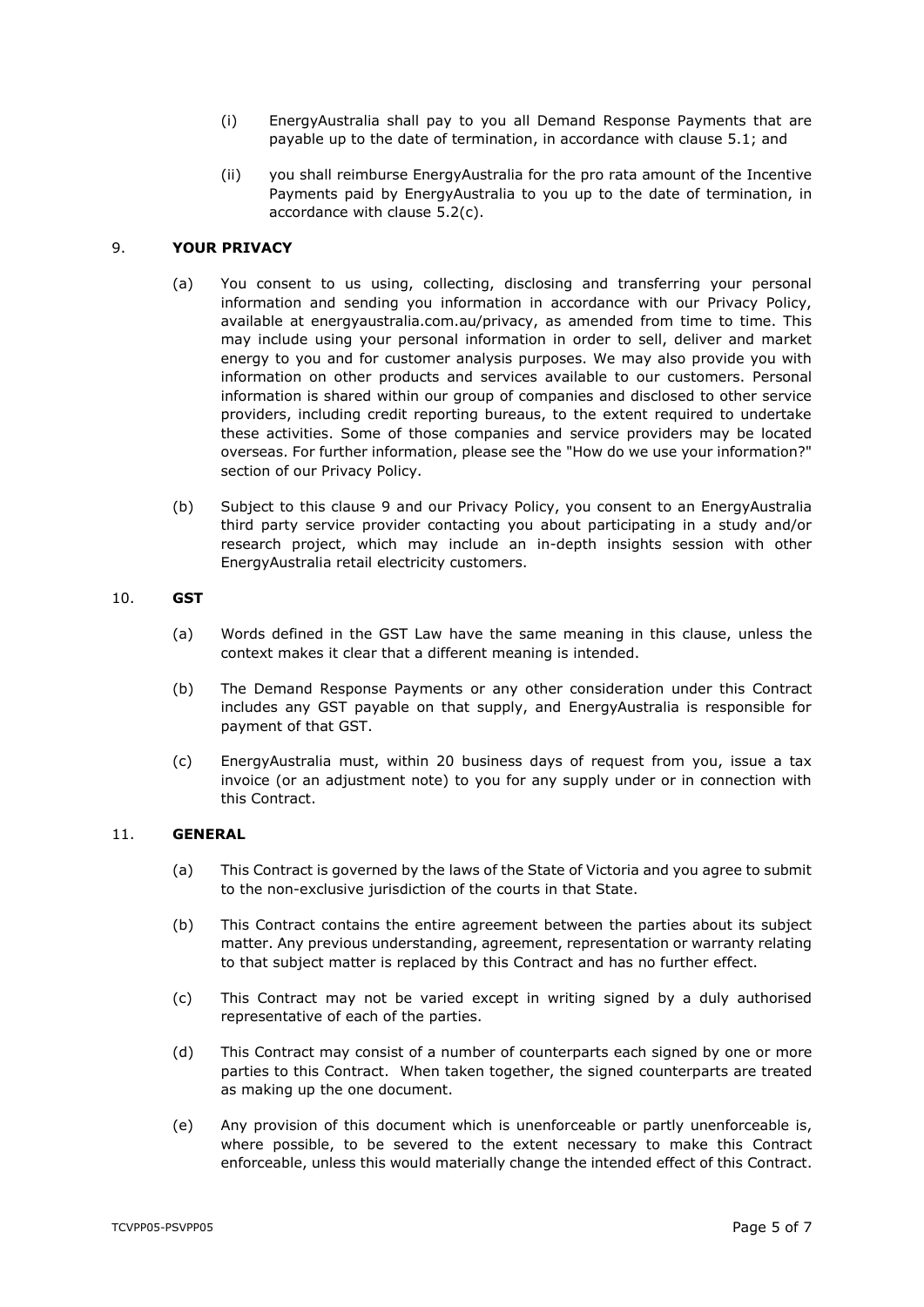- (f) Each party must pay its own expenses incurred in negotiating and executing this Contract.
- (g) If there is any inconsistency between the Terms and Conditions and the Product Schedule, then the Product Schedule will prevail to the extent of the inconsistency.

#### 12. **DEFINITIONS**

The following definitions apply in this document.

**Australian Consumer Law** means the Australian Consumer Law set out in Schedule 2 of the *Competition and Consumer Act 2010* (Cth).

**Authorisation** means any consent, authorisation, accreditation, registration, filing, recording, agreement, notarisation, nomination, certificate, permission, licence, approval, permit, authority, exemption, ruling or statutorily required policy of insurance and any renewal or variation of any of them.

**Business Day** means a day other than a Saturday or Sunday when the banks in Melbourne are open for business.

#### **Commencement Date** means:

- (a) where you have purchased a new Redback Product from EnergyAustralia Home Services Pty Ltd (ABN 43 095 759 881) or a member of the EAPN at the same time as entering into this Contract, the date that we receive confirmation from the Redback Product installer that your Redback Product is commissioned; or
- (b) where you have an existing Redback Product installed and commissioned at your Premises, the date that you sign this Contract.

**Contract** means this contract, including the Terms and Conditions and Product Schedule.

**Demand Response Event** has the meaning set out in item [3\(a\)](#page-7-0) of the Product Schedule.

**Demand Response Payment** has the meaning given in clause [5.1\(a\).](#page-1-3)

**Demand Response Program** means the demand response program described in item [1](#page-7-1) of the Product Schedule.

**EnergyAustralia Partner Network** or **EAPN** refers to the businesses authorised by EnergyAustralia to sell products that have been accredited by EnergyAustralia (including Redback Products).

**Expiry Date** means 3 years from the Commencement Date.

**GST** has the meaning given in the GST Law.

**GST Law** means the *A New Tax System (Goods and Services Tax) Act 1999* (Cth).

**Incentive Payment** has the meaning given in clause [5.2\(a\).](#page-1-4)

**Installation Contract** means the separate contract between you and EnergyAustralia Home Services Pty Ltd (ABN 43 095 759 881) for the purchase and installation of the Redback Product at the Premises, which includes the Standard Installation Terms and Conditions and the Installation Quote; or the separate contract between you and a member of the EAPN for the purchase and installation of the Redback Product at the Premises.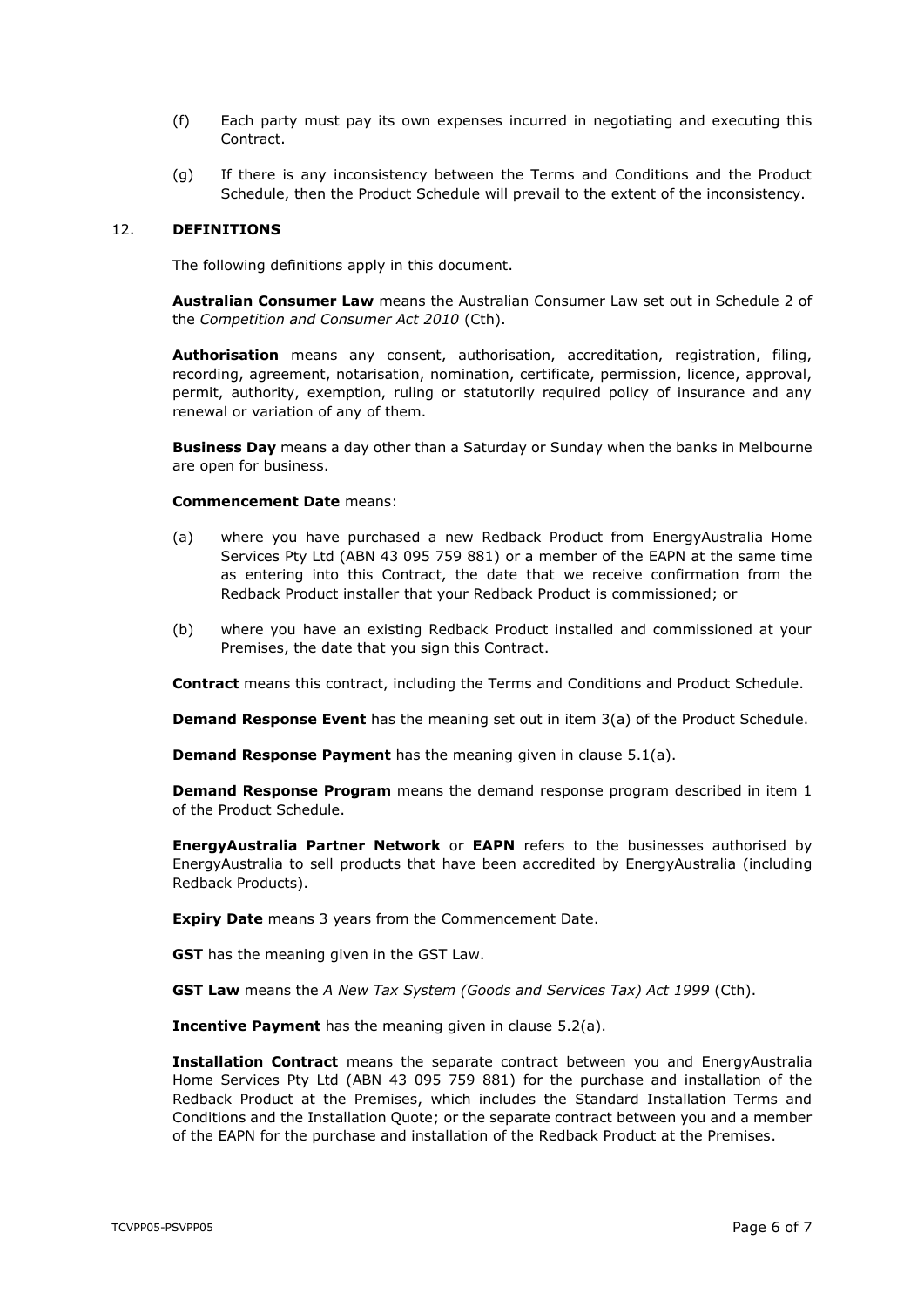**Installation Instructions** means the installation instructions provided to you by EnergyAustralia or the installer of your Redback Product.

**Installation Quote** means the quote and details provided by EnergyAustralia Home Services Pty Ltd (ABN 43 095 759 881) to you in relation to the Redback Product.

**NEM** means the National Electricity Market.

**Owner's Guide** means the owner's quide provided to you by EnergyAustralia or the installer of your Redback Product.

**Premises** means the address where your Redback Product is installed and commissioned as specified in the Installation Quote.

**Product Schedule** means the "Product Schedule" that forms part of the Contract.

**Redback Product** means the Redback Smart Hybrid Inverter with compatible battery storage.

**Scheduled Request** means a period of time for which:

- (a) low electricity supply is forecast (by EnergyAustralia or the Australian Energy Market Operator);
- (b) NEM security and reliability is at risk;
- (c) electricity network congestion is anticipated to occur; or
- (d) EnergyAustralia is conducting a test of the Demand Response Program,
- in the region in which the Premises is located.

**SMS** means short message service via electronic text message.

**Standard Installation Terms and Conditions** means the document titled "Standard Terms and Conditions" which sets out the terms and conditions on which you agree to purchase, and EnergyAustralia Home Services Pty Ltd (ABN 43 095 759 881) agrees to install, the Redback Product.

**Term** has the meaning given in clause [1\(a\).](#page-0-2)

**Terms and Conditions** means these terms and conditions that form part of the Contract.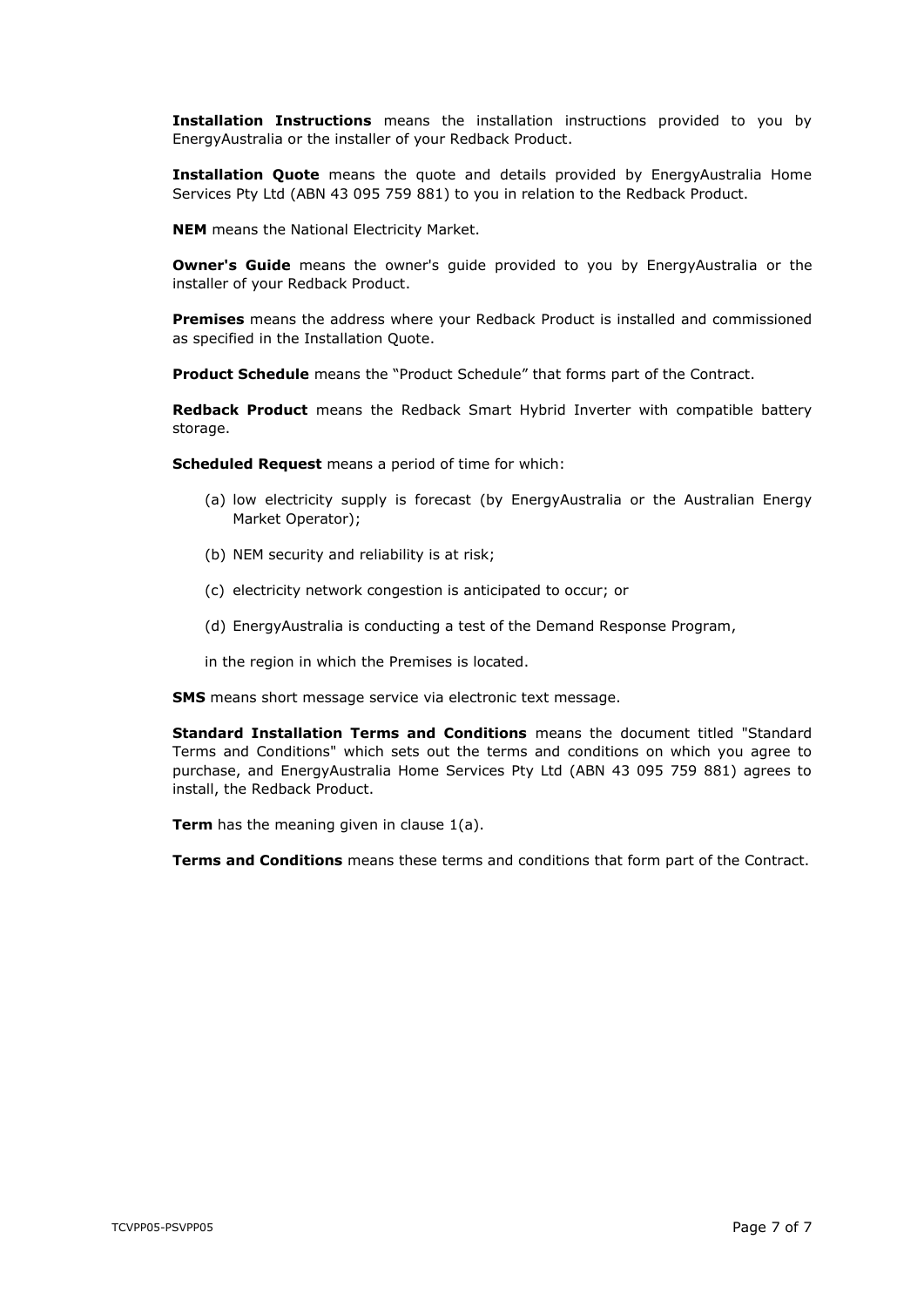# Product Schedule

# Demand Response Program

## <span id="page-7-1"></span>**1. Demand Response Program**

The Demand Response Program is a program offered by EnergyAustralia to eligible residential customers in Victoria, South Australia and New South Wales with a Redback Product installed and commissioned at their Premises. Under this program, customers allow EnergyAustralia to remotely control and operate their Redback Product to help manage the variability in the power system, and to secure the electricity grid during unforeseen events and in doing so can earn credits on their electricity bill. Customers should not experience any interruption to the electricity supply at their Premises as a result of their participation in this Demand Response Program.

### **2. Application of this Schedule**

This Schedule only applies where the following conditions have been met:

- (a) you satisfy the eligibility criteria in clause [2](#page-0-1) of the Terms and Conditions;
- (b) the Redback Product has been installed and commissioned at the Premises; and
- (c) you have access to SMS and email necessary to receive notifications from EnergyAustralia and you consent to receiving notifications which do not include an unsubscribe facility.

### <span id="page-7-0"></span>**3. Electronic Activation of Demand Response**

- (a) At any time during the Term, EnergyAustralia may activate a demand response event by operating the Redback Product located at the Premises in any number of ways (at the sole discretion of EnergyAustralia), which may include:
	- (i) operating the Redback Product so as to charge the Redback Product's battery storage system directly from the local distribution network, and then discharge the energy held in the Redback Product's battery storage system into the local distribution network at the time of a Scheduled Request;
	- (ii) operating the Redback Product at the time of a Scheduled Request so as to discharge the energy held in the Redback Product's battery storage system into the local distribution network; and
	- (iii) any other operation of the Redback Product in relation to a Scheduled Request,

### each a **Demand Response Event**.

(b) You will be paid the Demand Response Payment for each Demand Response Event.

### **4. Notifications**

From time to time we may (but are not obliged to) send you SMS or email notifications in relation to our provision of the Demand Response Program to you including in relation to Demand Response Events.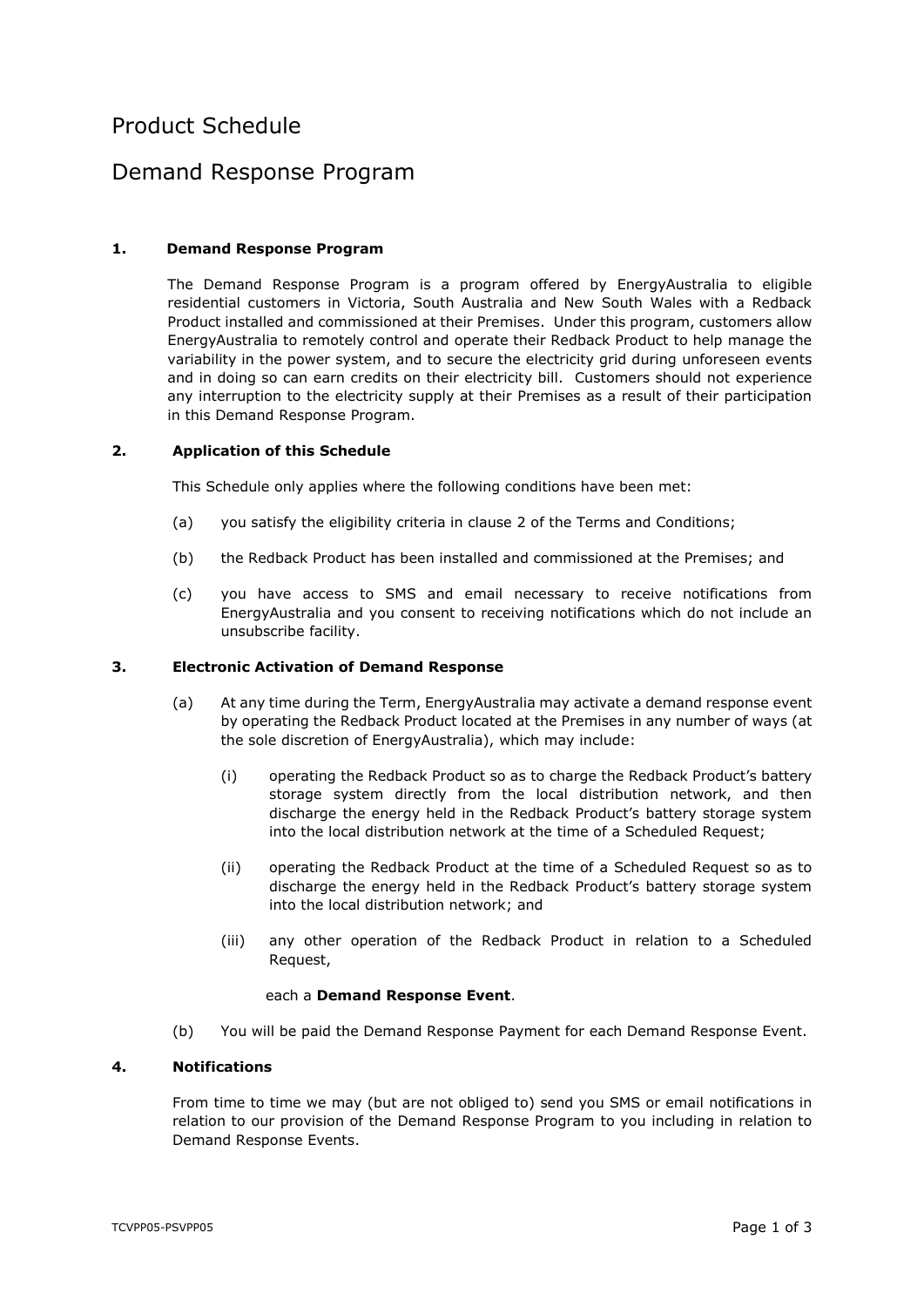## **5. Your Obligations**

- (a) You agree not to override any signals being sent or received from the Redback Product by EnergyAustralia during any Demand Response Event.
- (b) You must not authorise anyone other than EnergyAustralia to control the Redback Product.
- (c) You acknowledge and agree that you have not, and will not during the Term of this Contract participate in any other demand response program (whether or not it is the same or similar to this Demand Response Program) offered by us or a third party in relation to the Premises without our prior written consent.
- (d) You agree to maintain the Redback Product in accordance with the Owner's Guide and Installation Instructions.
- (e) You must not and must not allow any other person to move, remove, tamper with, disable, displace or damage the Redback Product, unless otherwise authorised in writing by EnergyAustralia to you. If you fail to comply with those requirements, then you will not be entitled to the Incentive Payments (as applicable), and you shall reimburse EnergyAustralia for the pro rata amount of the Incentive Payments paid to you as a credit under clause  $5.2(b)(i)$  or  $5.2(b)(ii)(2)$  $5.2(b)(ii)(2)$  or  $5.2(b)(iii)$ , or applied as a discount under clause [5.2\(b\)\(ii\)](#page-2-2)[\(1\)](#page-2-3) of the Terms and Conditions.
- (f) You acknowledge and agree that the Redback Product may not be sold, transferred or assigned to any other person, without EnergyAustralia's prior written consent (such consent not to be unreasonably withheld), subject to the following:
	- (i) EnergyAustralia may provide such consent on any terms and conditions it deems reasonable and necessary in the circumstances, including that any new owner, assignee or transferee meet geographic or other eligibility criteria and the new owner, assignee or transferee enter into a document (in a form provided by EnergyAustralia) accepting the terms of this Contract;
	- (ii) you agree to compensate EnergyAustralia's reasonable costs of obtaining such consent;
	- (iii) you will be responsible for the cost of any works required to repair, move or replace the Redback Product; and
	- (iv) if EnergyAustralia's consent is not obtained, you will be deemed to have elected to terminate this Contract under clause [8.1\(b\)](#page-3-1) of the Terms and Conditions from completion of the sale, transfer or assignment and you shall reimburse EnergyAustralia for the pro rata amount of the Incentive Payments paid by EnergyAustralia to you up to the date of termination, in accordance with clause [5.2\(c\)](#page-2-4) of the Terms and Conditions.

### **6. Authorisations**

You must do all things that EnergyAustralia may reasonably require for it to obtain and maintain all necessary Authorisations to enable it to exercise its rights under this Contract, including, without limitation, the provision of information and any written consent, and the execution of documentation within a reasonable time.

## **7. Revenue and costs during Demand Response Events**

(a) You acknowledge and agree that other than the Demand Response Payments and Incentive Payments payable to you under clause [5](#page-1-0) of this Contract, you are not entitled to any further compensation or payment in relation to this Contract, your